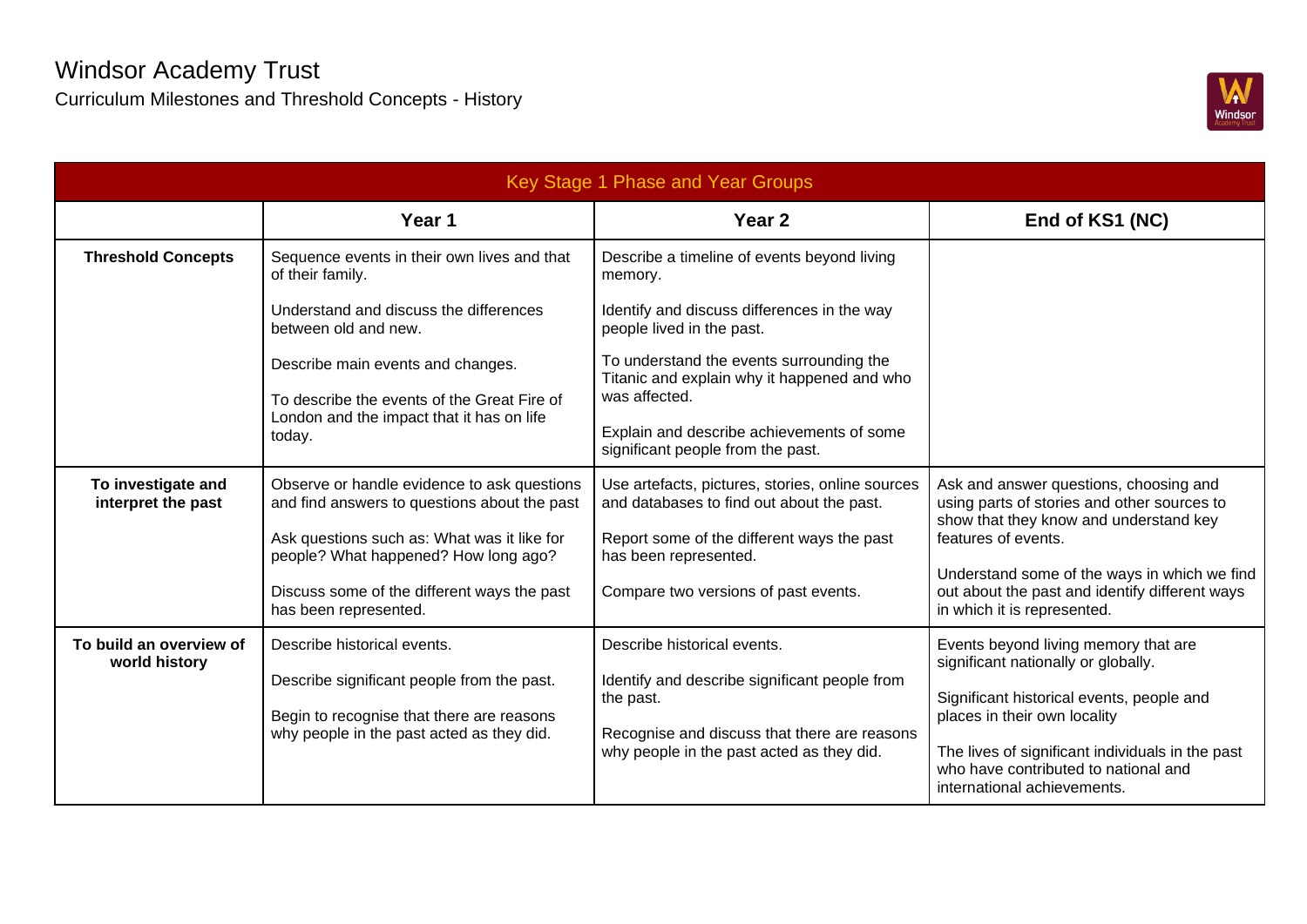

|                                |                                                                                                                                                                                                                                         |                                                                                                                                                                                                                                                                                                                                                                          | Some should be used to compare aspects of<br>life in different periods.                                                                                                                                                                                                                                                                                                                                                                             |
|--------------------------------|-----------------------------------------------------------------------------------------------------------------------------------------------------------------------------------------------------------------------------------------|--------------------------------------------------------------------------------------------------------------------------------------------------------------------------------------------------------------------------------------------------------------------------------------------------------------------------------------------------------------------------|-----------------------------------------------------------------------------------------------------------------------------------------------------------------------------------------------------------------------------------------------------------------------------------------------------------------------------------------------------------------------------------------------------------------------------------------------------|
| To understand<br>chronology    | Place events and artefacts in order on a<br>timeline.<br>Label timelines with words or phrases such<br>as: past, present, older and newer.<br>Recount changes that have occurred in their<br>own lives.<br>Use dates where appropriate. | Place events and artefacts in order on a<br>timeline.<br>Label timelines<br>Use dates                                                                                                                                                                                                                                                                                    | Changes within living memory. Where<br>appropriate, these should be used to reveal<br>aspects of change in national life.<br>Pupils should develop an awareness of the<br>past, using common words and phrases<br>relating to the passing of time.<br>They should know where the people and<br>events they study fit within a chronological<br>framework and identify similarities and<br>differences between ways of life in different<br>periods. |
| To communicate<br>historically | Use words and phrases such as: a long time<br>ago, recently, when my parents/carers were<br>children, years, to describe the passing of<br>time.<br>Show an understanding of concepts such as<br>monarchy and war and peace.            | Use words and phrases such as: a long time<br>ago, recently, when my parents/carers were<br>children, years, decades and centuries to<br>describe the passing of time.<br>Show an understanding of the concept of<br>nation and a nation's history.<br>Show an understanding of concepts such as<br>civilisation, monarchy, parliament, democracy,<br>and war and peace. | Ask and answer questions, choosing and<br>using parts of stories and other sources to<br>show that they know and understand key<br>features of events.<br>Understand some of the ways in which we find<br>out about the past and identify different ways<br>in which it is represented.                                                                                                                                                             |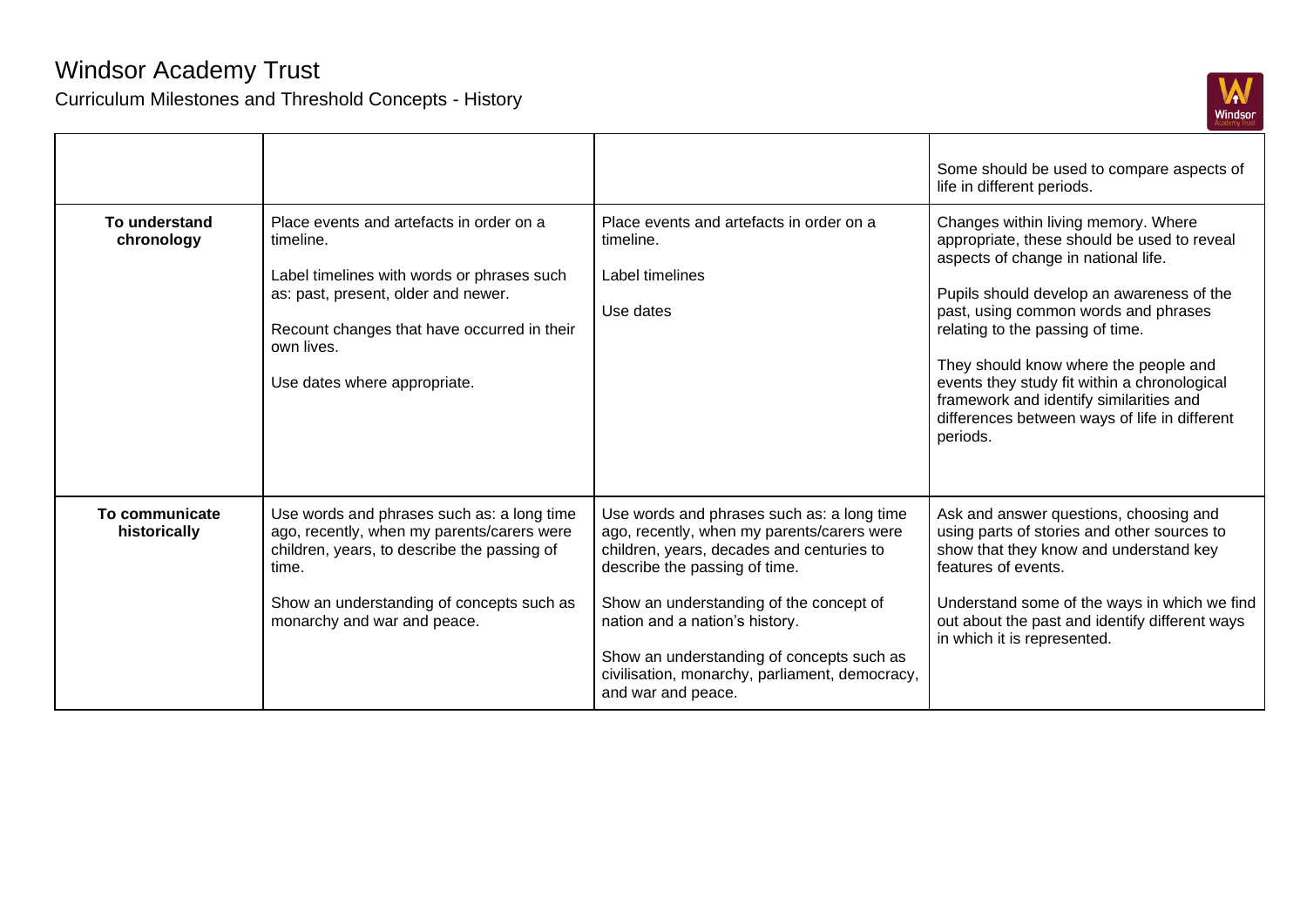

| Key Stage 2 Phase and Year Groups   |                                                                                                                                                                                                                                                                                                                                                                                                                                                                                                                                                                                                              |                                                                                                                                                                                                                                                                                                                                   |                                                                                                                                                                                                                                                                                                          |                                                                                                                                                                                                                                                              |                 |  |
|-------------------------------------|--------------------------------------------------------------------------------------------------------------------------------------------------------------------------------------------------------------------------------------------------------------------------------------------------------------------------------------------------------------------------------------------------------------------------------------------------------------------------------------------------------------------------------------------------------------------------------------------------------------|-----------------------------------------------------------------------------------------------------------------------------------------------------------------------------------------------------------------------------------------------------------------------------------------------------------------------------------|----------------------------------------------------------------------------------------------------------------------------------------------------------------------------------------------------------------------------------------------------------------------------------------------------------|--------------------------------------------------------------------------------------------------------------------------------------------------------------------------------------------------------------------------------------------------------------|-----------------|--|
|                                     | Year 3                                                                                                                                                                                                                                                                                                                                                                                                                                                                                                                                                                                                       | Year 4                                                                                                                                                                                                                                                                                                                            | Year 5                                                                                                                                                                                                                                                                                                   | Year <sub>6</sub>                                                                                                                                                                                                                                            | End of KS2 (NC) |  |
| <b>Threshold</b><br><b>Concepts</b> | Understand what the<br>Victorian era is and when it<br>is.<br>Understand that their locality<br>has changed since Victorian<br>times and can give<br>examples.<br>Understand the importance<br>of the Victorian era and how<br>it has influenced our lives.<br>Identify a time period on a<br>timeline.<br>To identify how aspects of<br>Henry VIII's reign has<br>impacted our lives today.<br>Identify a time period on a<br>timeline.<br>Describe the main events<br>and changes in Britain<br>during the Tudor time.<br>Understand how the transfer<br>of power during the Tudor<br>time affected lives. | To identify the impact of<br>Stone Age Bronze Age and<br>Iron age on early Britain.<br>To describe and compare<br>what life was like during<br>Stone Age Bronze Age and<br>Iron age on early Britain.<br>Identify connections and<br>contrasts between the Anglo<br>Saxons and the Vikings.<br>To understand change over<br>time. | Identify how aspects of<br>Ancient Greek life impact on<br>our lives today.<br>Describe main events and<br>changes in Ancient Greece.<br>Describe the main events<br>and changes in Britain<br>during the Roman<br>occupation.<br>Identify how aspects of<br>Roman Britain impact on our<br>lives today. | Identify different sources that<br>tell us what life was like in<br>Ancient Egypt.<br>To know where Ancient<br>Egyptian civilisation fits in on<br>a timeline.<br>To compare similarities and<br>differences between the<br>Ancient Egyptians and<br>Mayans. |                 |  |
|                                     |                                                                                                                                                                                                                                                                                                                                                                                                                                                                                                                                                                                                              |                                                                                                                                                                                                                                                                                                                                   |                                                                                                                                                                                                                                                                                                          |                                                                                                                                                                                                                                                              |                 |  |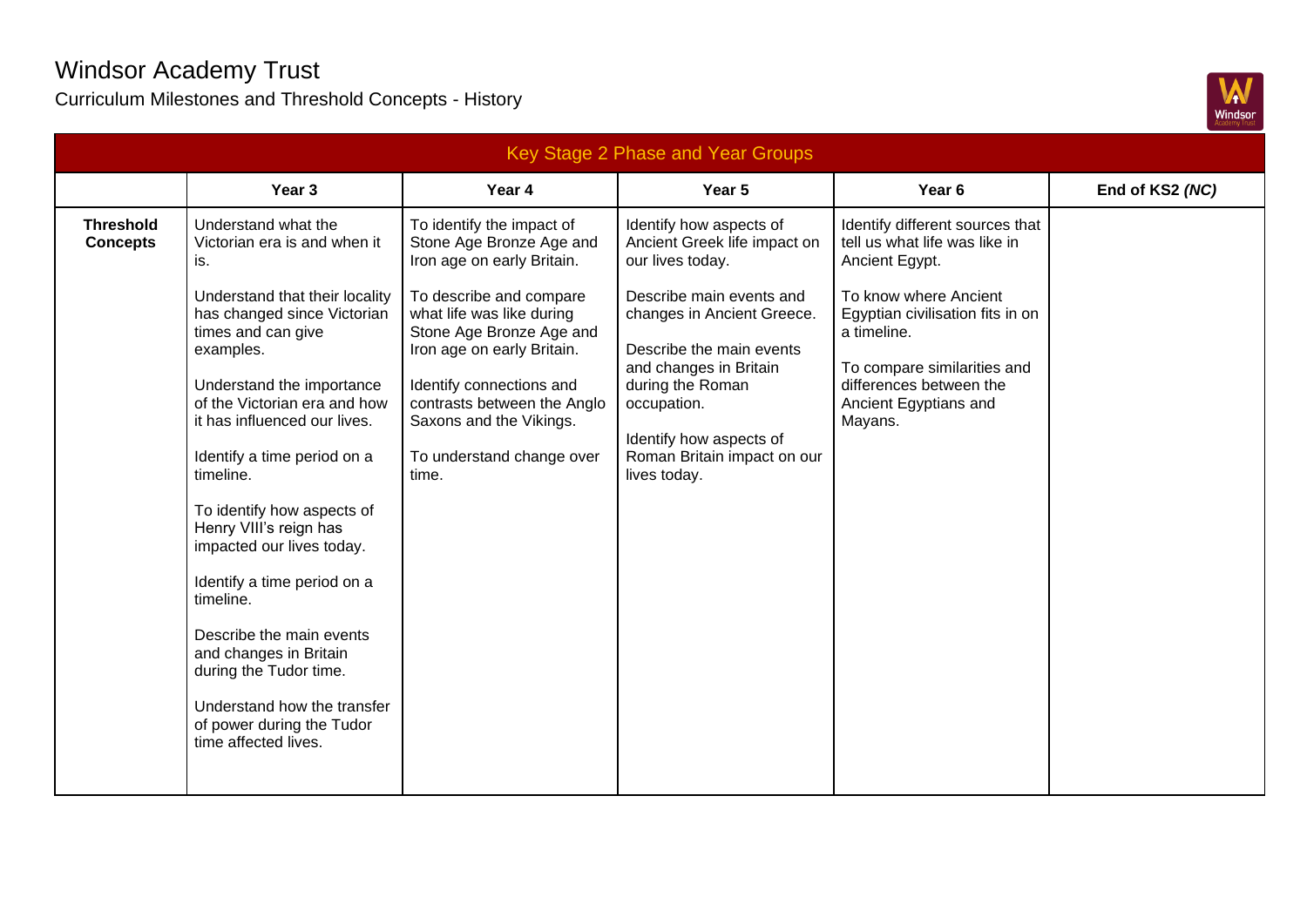

| To investigate<br>and interpret<br>the past | Use evidence to ask<br>questions and find answers<br>to questions about the past.<br>Use more than one source<br>of evidence for historical<br>enquiry in order to gain a<br>more accurate<br>understanding of history.<br>Suggest causes and<br>consequences of some of<br>the main events and<br>changes in history | Suggest suitable sources of<br>evidence for historical<br>enquiries.<br>Describe different accounts<br>of a historical event.<br>explaining some of the<br>reasons why the accounts<br>may differ.<br>Suggest causes and<br>consequences of some of<br>the main events and<br>changes in history | Use sources of evidence to<br>deduce information about<br>the past.<br>Select suitable sources of<br>evidence, giving reasons for<br>choices.<br>Understand that no single<br>source of evidence gives the<br>full answer to questions<br>about the past | Use sources of information<br>to form testable hypotheses<br>about the past.<br>Seek out and analyse a wide<br>range of evidence in order to<br>justify claims about the past.<br>Show an awareness of the<br>concept of propaganda and<br>how historians must<br>understand the social<br>context of evidence studied.<br>Refine lines of enquiry as<br>appropriate | They should understand how<br>our knowledge of the past is<br>constructed from a range of<br>sources.<br>They should construct<br>informed responses that<br>involve thoughtful selection<br>and organisation of relevant<br>historical information. |
|---------------------------------------------|-----------------------------------------------------------------------------------------------------------------------------------------------------------------------------------------------------------------------------------------------------------------------------------------------------------------------|--------------------------------------------------------------------------------------------------------------------------------------------------------------------------------------------------------------------------------------------------------------------------------------------------|----------------------------------------------------------------------------------------------------------------------------------------------------------------------------------------------------------------------------------------------------------|----------------------------------------------------------------------------------------------------------------------------------------------------------------------------------------------------------------------------------------------------------------------------------------------------------------------------------------------------------------------|------------------------------------------------------------------------------------------------------------------------------------------------------------------------------------------------------------------------------------------------------|
| To build an<br>overview of<br>world history | A local history study.<br>A study of an aspect or<br>theme in British history<br>that extends pupils'<br>chronological knowledge<br>beyond 1066 (Victorians).<br>The changing power of<br>monarchs (Tudors).                                                                                                          | <b>Changes in Britain from</b><br>the Stone Age to the Iron<br>Age.<br><b>Britain's settlement by</b><br>Anglo-Saxons and Scots.<br>The Viking and Anglo-<br>Saxon struggle for the<br>Kingdom of England to the<br>time of Edward the<br>Confessor.                                             | The Roman Empire and its<br>impact on Britain.<br>Ancient Greece - a study<br>of Greek life and<br>achievements and their<br>influence on the western<br>world.                                                                                          | The achievements of the<br>earliest civilizations - an<br>overview of where and<br>when the first civilizations<br>appeared and a depth<br>study of Ancient Egypt.<br>A non-European society<br>that provides contrasts<br>with British history -<br><b>Mayan civilization c. AD</b><br>900.                                                                         | See all areas in bold.<br>They should regularly<br>address and sometimes<br>devise historically valid<br>questions about change,<br>cause, similarity and<br>difference, and significance.                                                           |
|                                             | Describe changes that have<br>happened in the locality of<br>the school throughout<br>history.<br>Compare some of the times                                                                                                                                                                                           | Give a broad overview of life<br>in Britain from ancient until<br>medieval times.<br>Compare some of the times<br>studied with those of other                                                                                                                                                    | Compare some of the times<br>studied with those of the<br>other areas of interest<br>around the world.<br>Describe the social, ethnic,                                                                                                                   | Compare some of the times<br>studied with those of the<br>other areas of interest<br>around the world.<br>Describe the social, ethnic,                                                                                                                                                                                                                               |                                                                                                                                                                                                                                                      |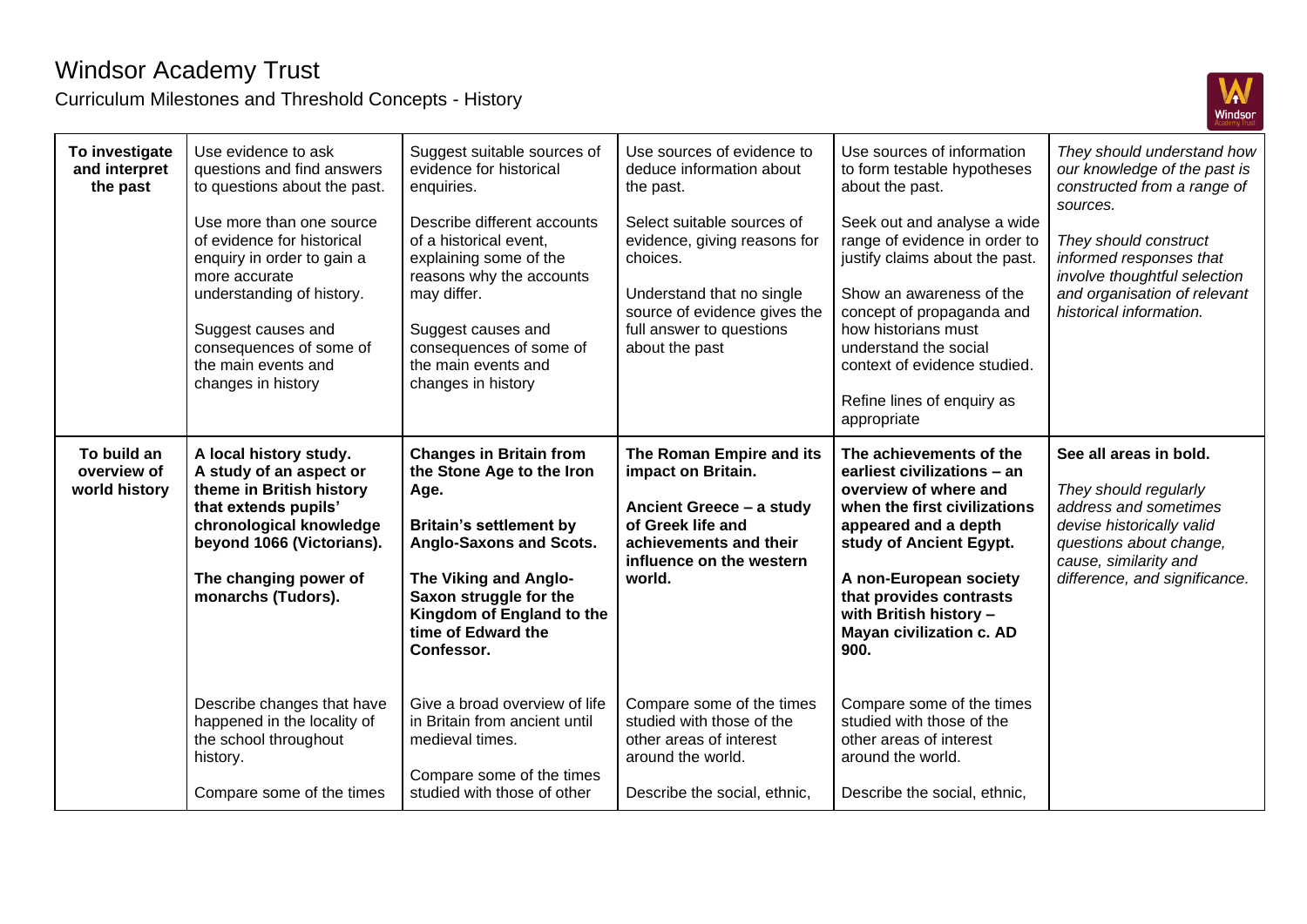

|                                   | studied with those of other<br>areas of interest around the<br>world.<br>Describe the social, ethnic,<br>cultural or religious diversity<br>of past society. | areas of interest around the<br>world.<br>Describe the social, ethnic,<br>cultural or religious diversity<br>of past society.<br>Describe the characteristic<br>features of the past,<br>including ideas, beliefs,<br>attitudes and experiences of<br>men, women and children. | cultural or religious diversity<br>of past society.<br>Describe the characteristic<br>features of the past,<br>including ideas, beliefs,<br>attitudes and experiences of<br>men, women and children. | cultural or religious diversity<br>of past society.<br>Describe the characteristic<br>features of the past,<br>including ideas, beliefs,<br>attitudes and experiences of<br>men, women and children.                                                                                                                                                                                                                                                           |                                                                                                                                                                                                                         |
|-----------------------------------|--------------------------------------------------------------------------------------------------------------------------------------------------------------|--------------------------------------------------------------------------------------------------------------------------------------------------------------------------------------------------------------------------------------------------------------------------------|------------------------------------------------------------------------------------------------------------------------------------------------------------------------------------------------------|----------------------------------------------------------------------------------------------------------------------------------------------------------------------------------------------------------------------------------------------------------------------------------------------------------------------------------------------------------------------------------------------------------------------------------------------------------------|-------------------------------------------------------------------------------------------------------------------------------------------------------------------------------------------------------------------------|
| To understand<br>chronology       | Place events, artefacts and<br>historical figures on a<br>timeline using dates.<br>Use dates and terms to<br>describe events.                                | Place events, artefacts and<br>historical figures on a<br>timeline using dates.<br>Use dates and terms to<br>describe events.<br>Understand the concept of<br>change over time,<br>representing this, along with<br>evidence, on a timeline.                                   | Understand the concepts of<br>continuity and change over<br>time, representing them,<br>along with evidence, on a<br>timeline.<br>Use dates and terms<br>accurately in describing<br>events.         | Understand the concepts of<br>continuity and change over<br>time, representing them,<br>along with evidence, on a<br>timeline.<br>Use dates and terms<br>accurately in describing<br>events.<br>Identify periods of rapid<br>change in history and<br>contrast them with times of<br>relatively little change.<br>Describe the main changes<br>in a period of history (using<br>terms such as: social,<br>religious, political,<br>technological and cultural) | Pupils should continue to<br>develop a chronologically<br>secure knowledge and<br>understanding of British,<br>local and world history,<br>establishing clear narratives<br>within and across the<br>periods they study |
| To<br>communicate<br>historically | Use appropriate historical<br>vocabulary to communicate,<br>including:                                                                                       | Use appropriate historical<br>vocabulary to communicate,<br>including:                                                                                                                                                                                                         | Use appropriate historical<br>vocabulary to communicate,<br>including:                                                                                                                               | Use appropriate historical<br>vocabulary to communicate,<br>including:                                                                                                                                                                                                                                                                                                                                                                                         | They should note<br>connections, contrasts and<br>trends over time and                                                                                                                                                  |